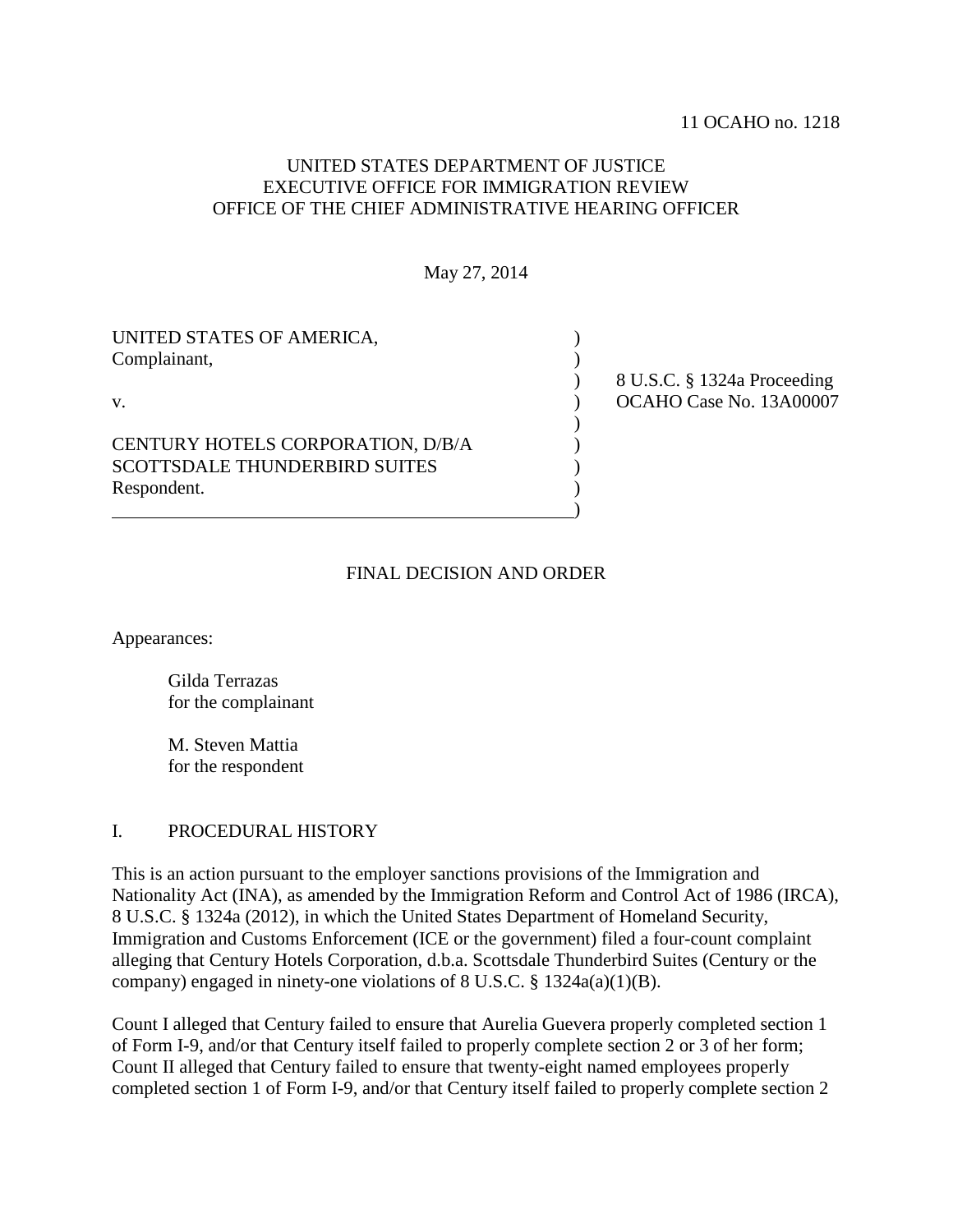or 3 of their forms; Count III alleged that Century failed to ensure that eleven named employees properly completed section 1 of Form I-9, and/or that Century itself failed to properly complete section 2 or 3 of their forms; and Count IV alleged that Century failed to prepare and/or present Forms I-9 for fifty-one named employees after being requested by the government to do so. The total penalty sought was \$89,806.75.

Century filed an answer with affirmative defenses and prehearing procedures were completed, after which Century filed a motion for partial summary decision based on its affirmative defenses, and the government filed a response. ICE filed its own motion for summary decision and Century filed a response. The government then filed a reply in support of its motion, and Century filed a surreply.

Century's motion for partial summary decision was previously granted in an order dated January 28, 2014, and the allegations in Count IV that Century failed to prepare or present I-9 forms for Xochitl Aldama, Gorgomio Angulo Meza, April Bell, Laura Brooks, Elvia Canizales, Danny Chao, Esmeralda Cruz, Josefina De Anda, Otoniel Diaz, Kimberly Fuller Nurudeen, Sara Garcia, Teresa Garcia Bringas, Maria Gonzalez, Perla Gutierrez, Erin Haleen, Keith Hickey, Griselda Juarez, Reyna Lopez, Ruben Luna, Devorah Martinez, Penny Peterson, Yadira Rascon, Alba Rocha, Michael Roper, Lisa Schatz, Delia Soto, Kevin Southland, Bruce Stoops, Philip Synder, Carrie Wales, Robert Wanta, and Peggy Zeffer were dismissed.

Presently pending is the government's motion for summary decision as to its remaining allegations. Century's response to the motion conceded liability for the forty violations alleged inCounts I, II, and III, as well as for the nineteen remaining violations in Count IV.<sup>1</sup> In light of Century's concessions and the previous order, the sole issue to be decided is the appropriate penalty to be imposed for the fifty-nine violations established.

## II. BACKGROUND INFORMATION

Century Hotels is a 120-room hotel located in Scottsdale, Arizona that does business as Scottsdale Thunderbird Suites. Danny Chao, the company's president, owns 100% of the capital stock of this subchapter S corporation. Chao's first affidavit reflects that Century purchased the hotel in 2001 and is currently in the process of trying to obtain a Best Western franchise for it. Chao's supplemental affidavit explains that getting the franchise is contingent on the company's

<span id="page-1-0"></span><sup>&</sup>lt;sup>1</sup> The violations remaining in Count IV involve the failure to prepare or present I-9s for Isabel Alcaraz, Irma Cardona, Maria Contreras, Rebecca Garcia, Alejandra Gonzalez, Marcus Housewright, Bernadette Lira, Maria Lopez, Gerrado Luna, Maria Martinez, Georgia Meyer, Analili Modesto, Juan Morales, Natalya Munro, Guadalupa Nieto, Ryan Rucker, Chavella Sambrano, Ashley Wanta Grimes, and Anna Wolfe.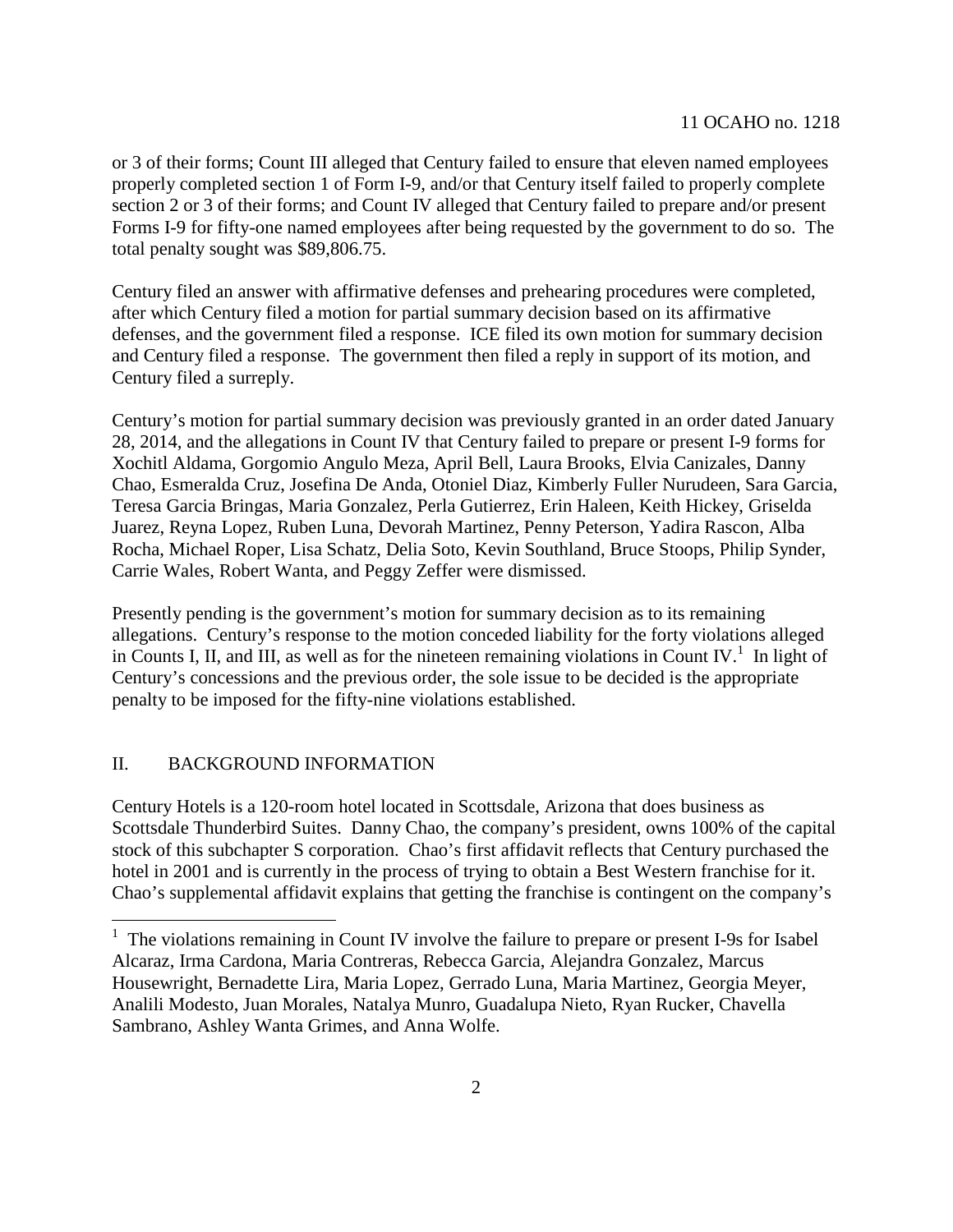meeting the conditions set forth in Best Western's Design Property Improvement Plan dated May 1, 2012, which will require capital expenditures in excess of a million dollars by the time all the improvements are made. According to Chao's supplemental affidavit, the business is a seasonal one, having about fourteen employees in the off season from April to September, when temperatures can reach 118 degrees, and up to thirty employees in the high season from October through March. Chao says that he resides in California and visits the hotel several times annually to review conditions and determine what expenditures and capital improvements are needed, but is not involved with the daily operations, which are managed by Optimizm Hospitality Management Company. Chao says that he manages the assets and finances of the company, but hires managers or management companies to run the hotel and does not actually work there himself.

ICE served Century with a Notice of Inspection (NOI) and administrative subpoena on September 6, 2011. In response, Century submitted Forms I-9 for fifty-nine active and terminated employees, as well as the company's payroll records, and other relevant documents. ICE served the company a Notice of Technical or Procedural Violations and a Notice of Discrepancies dated October 5, 2011. The government also served the company with a Notice of Suspect Documents on October 17, 2011. ICE served a Notice of Intent to Fine on Century on June 27, 2012, after which the company made a request for hearing on July 25, 2012. ICE filed a complaint with this office on October 17, 2012. All conditions precedent to the institution of this proceeding have been satisfied.

### III. STANDARDS APPLIED

Civil money penalties are assessed for paperwork violations according to the parameters set forth at 8 C.F.R. § 274a.10(b)(2): the minimum penalty for each individual with respect to whom a violation occurred after September 29, 1999, is \$110, and the maximum is \$1100. In assessing an appropriate penalty, the following factors must be considered: 1) the size of the employer's business, 2) the employer's good faith, 3) the seriousness of the violations, 4) whether or not the individual was an unauthorized alien, and 5) the employer's history of previous violations. 8 U.S.C. § 1324a(e)(5). Because the government has the burden of proof with respect to the penalty, *United States v. March Construction, Inc.*, 10 OCAHO no. 1158, 4 ([2](#page-2-0)012),<sup>2</sup> it must

<span id="page-2-0"></span> $2^{\circ}$  Citations to OCAHO precedents reprinted in bound Volumes 1 through 8 reflect the volume number and the case number of the particular decision, followed by the specific page in that volume where the decision begins; the pinpoint citations which follow are thus to the pages, seriatim, of the specific entire volume. Pinpoint citations to OCAHO precedents subsequent to Volume 8, where the decision has not yet been reprinted in a bound volume, are to pages within the original issuances; the beginning page number of an unbound case will always be 1, and is accordingly omitted from the citation. Published decisions may be accessed in the Westlaw database "FIM-OCAHO," or in the LexisNexis database "OCAHO," or on the website at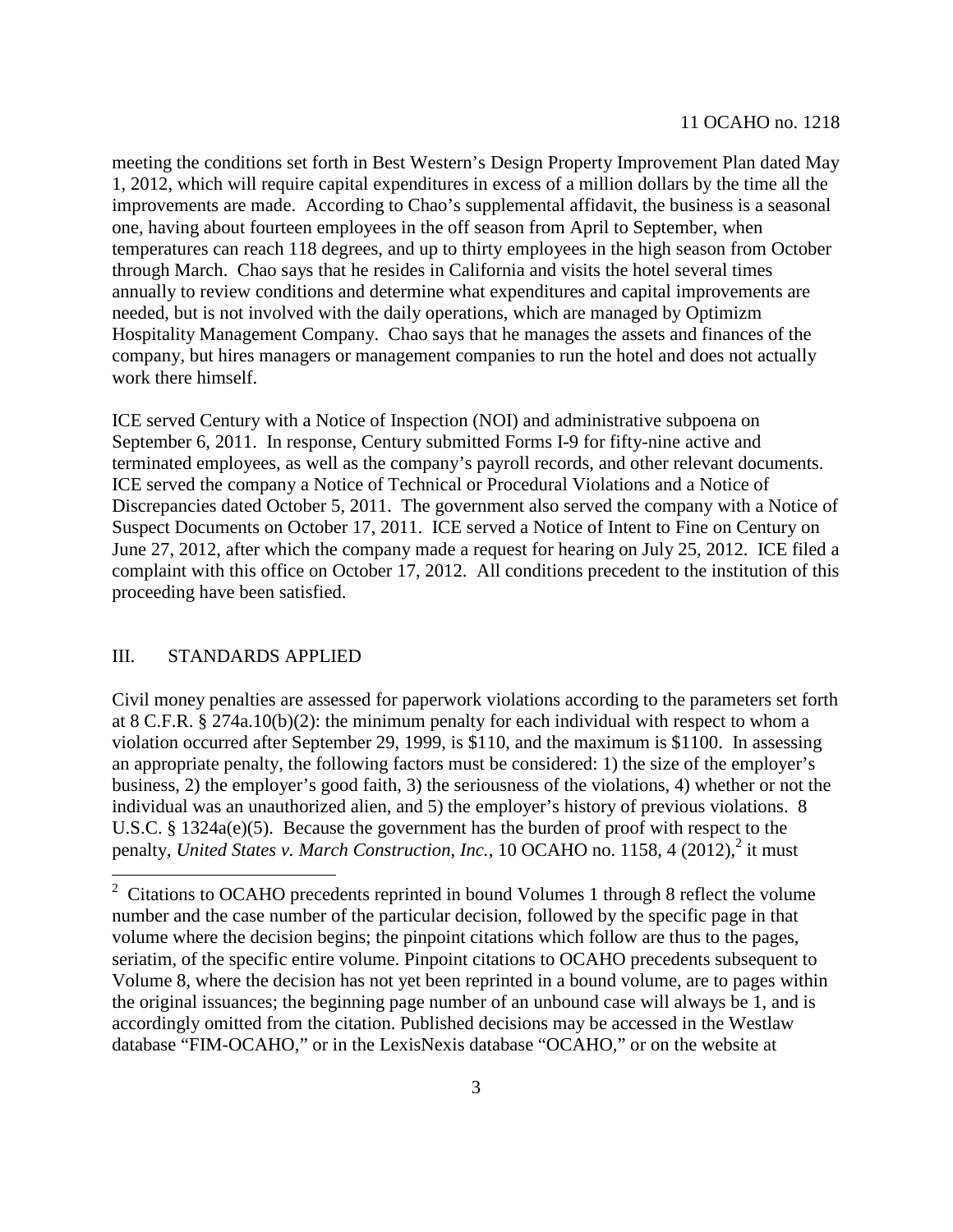prove the existence of any aggravating factor by a preponderance of the evidence, *United States v. Carter*, 7 OCAHO no. 931, 121, 159 (1997).

The statute neither requires that equal weight be given to each factor, nor rules out consideration of additional factors. *See United States v. Hernandez*, 8 OCAHO no. 1043, 660, 664 (2000). While the government bears the burden of proof with respect to the statutory factors, a party seeking consideration of a nonstatutory factor, such as ability to pay the penalty, bears the burden of showing that the factor should be considered as a matter of equity and that the facts support a favorable exercise of discretion*. Cf. United States v. M & D Masonry, Inc.*, 10 OCAHO no. 1211, 11 (2014).

Permissible penalties for the fifty-nine violations in this case range from a low of \$6490 to a high of \$64,900. ICE's motion says that the government seeks a total adjusted penalty of  $$59.811.50<sup>3</sup>$  $$59.811.50<sup>3</sup>$  $$59.811.50<sup>3</sup>$ 

# IV. PENALTY ASSESSMENT

# A. ICE's Penalty Calculations

The government calculated a baseline penalty of \$935 for each violation based on the company's error rate of 54.5 percent. ICE says that the penalties for all the violations were mitigated by five percent based on the small size of Century's business, but aggravated based on the seriousness of the violations, except for the violation in Count I involving the I-9 of Aurelia Guevara. ICE treated the statutory factors of good faith and history of previous violations as neutral across the board, but aggravated the penalties for the violations in Count III because the individuals were unauthorized for employment.

In support of its contention that eleven individuals in Count III were unauthorized, ICE points to

http://www.justice.gov/eoir/OcahoMain/ocahosibpage. htm# PubDecOrders.

<span id="page-3-0"></span> $3\,$  The government's final figure does not accord with the methodology it describes in exhibit G-17, which contains the total penalties for each count. The total shown for Count I is accurately stated as \$888.25 for the only violation entered. The total shown for Count II is \$27,489, based on twenty-eight violations at \$935 each, but \$935 times twenty-eight is actually \$26,180. The total shown for Count III is accurately stated as \$10,799.25, based on eleven violations at \$981.75 each. The total shown for Count IV is \$18,700, but this includes a penalty for a violation that has been dismissed (Danny Chao), so the actual total for Count IV should be \$17,765, based on nineteen violations at \$935 each. The government says that it seeks a grand total of \$57,876.50, but based on the correct totals for each count, the penalty adds up to \$55,632.50.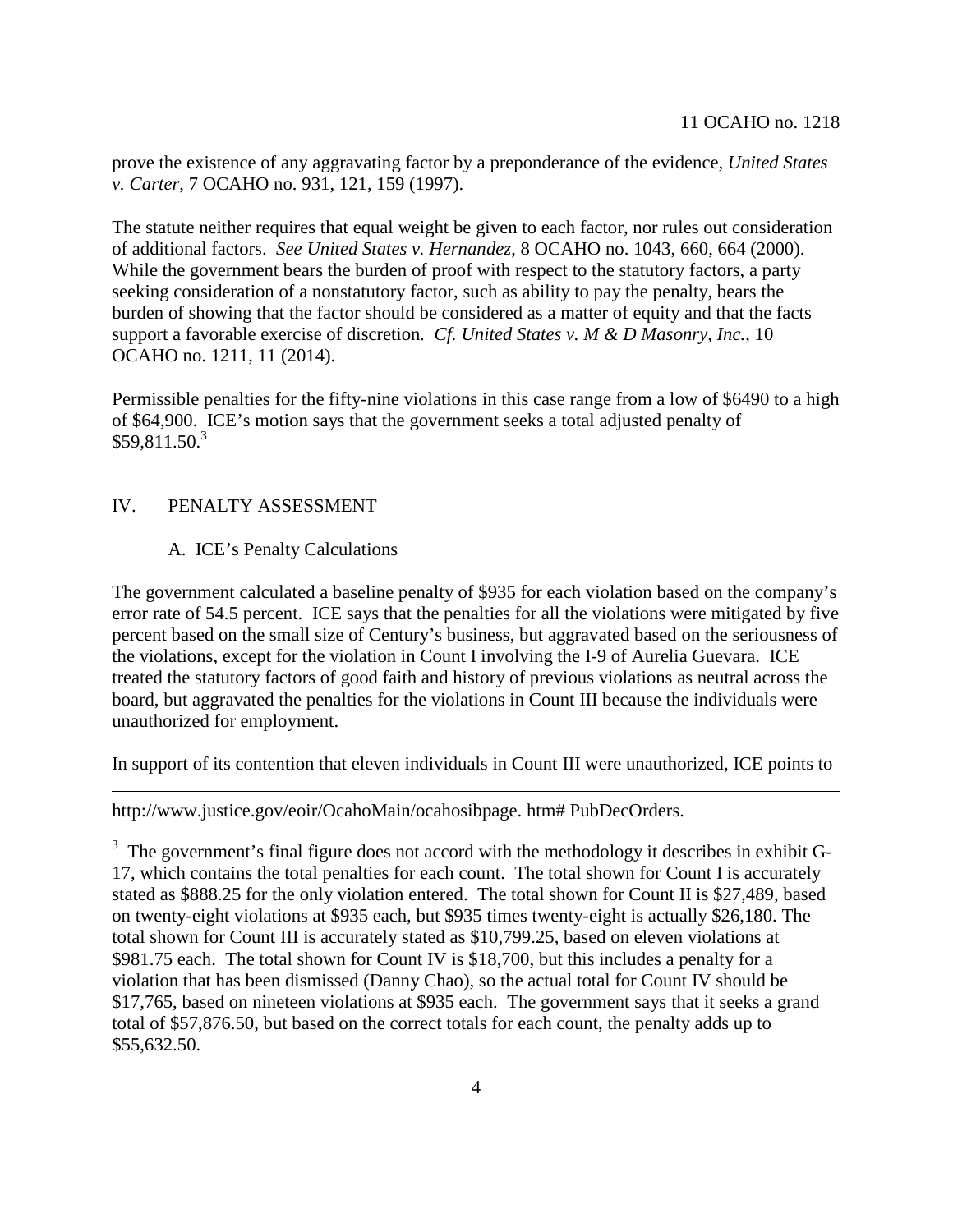two affidavits by its auditor, Vance Johnson. The first says that the government ran searches of the employees' alien registration numbers, state-issued identification card numbers, driver's licenses numbers, passport numbers, and social security numbers through various databases, including "Department of Homeland Security databases," "a secure database that interfaces with state motor vehicle departments, and state and federal criminal record databases," the "U.S. Department of State," and "multiple law enforcement and government databases," as well as "private commercial databases," and that eleven employees were determined to be unauthorized.

Auditor Johnson's second affidavit acknowledges, however, that the penalty should not have been aggravated for Andrea Sturino because she was determined to be an "authorized employee." ICE argues that the numerous record checks establish that employees had provided fraudulent documents, and the fact that only one employee challenged his or her inclusion in the Notice of Suspect Documents, raises a "reasonable inference" that these individuals were aliens unauthorized for employment in the United States. Johnson's first affidavit also states that the only employee to challenge his or her inclusion on the list "was subsequently cleared." <sup>[4](#page-4-0)</sup>

The government contends that the company has a "positive business prognosis" and is able to pay the penalty because it showed profits in 2010 and 2011, and, despite the company reporting a loss of \$74,930 in 2012, Century's officer salaries jumped from \$39,000 in 2011 to \$80,135 the following year. The company also earmarked \$140,129 as "cash on hand" in 2012. The government says that Century has not submitted any evidence that it was actually accepted into the Best Western Chain, or evidence of any construction bids or contractor estimates to corroborate Danny Chao's assertion that improvements will cost more than \$1 million.

The government identified the following exhibits, not all of which it tendered with its motion: G-1) Complaint and Notice of Intent to Fine; G-2) Certificate of Service; G-3) Notice of Inspection and Administrative Subpoenas (5 pp.); G-4) Notice of Suspect Documents (3 pp.); G-5) Notice of Technical or Procedural Failures (3 pp.); G-6) Notice of Discrepancies (2 pp.); G-7) Receipt for Property (2 pp.); G-8) Affidavit of Special Agent Anthony Muffo; G-9) Affidavit of Auditor Vance Johnson (7 pp.); G-10) Scottsdale Thunderbird Suite's Forms I-9 and attachments; G-11) Copies of Arizona Department of Economic Security Unemployment Tax and Wage Reports for Scottsdale Thunderbird Suites (33 pp.); G-12) Arizona Corporation Commission documents for Century Hotels Corporation (20 pp.); G-13) Form I-9 related to Count I; G-14) Forms I-9 related to Count II (28 pp.); G-15) Forms I-9 related to Count III (11 pp.); G-16) Answer; G-17) Penalty Assessment Summary for Century Hotels (3 pp.); G-18) Email from M. Steven Mattia dated May 20, 2013, and attached list of employees (3 pp.); G-19) Century's responses to the government's first set of interrogatories nos. 6-17 (9 pp.); G-20) Century's responses to the government's first set of interrogatories nos. 21-61(21 pp.); G-21) Century's response to the government's interrogatory no. 19 (2 pp.); and G-22) Century's responses to the government's request for production nos. 4-8 (94 pp.). Finally, ICE submitted additional exhibits with its response to

<span id="page-4-0"></span><sup>4</sup> The individual is not named, which causes some confusion *infra*.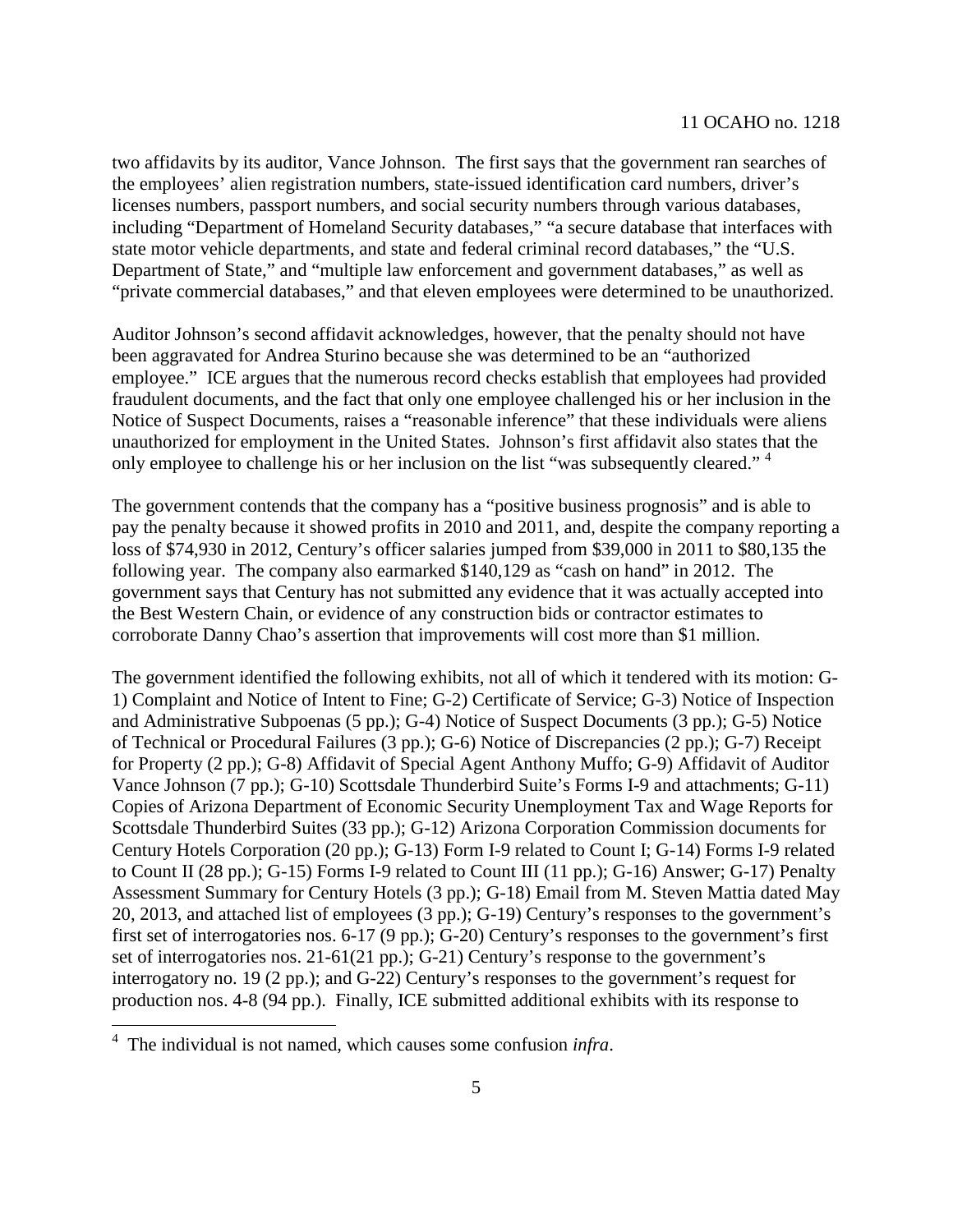Century's motion for partial summary decision and reply on issues of "unauthorized alien" and penalties: G-23) Affidavit of ICE Auditor Vance Johnson (2 pp.) and G-24) Printouts from USCIS Central Index System (11 pp.).

B. Century's Response

Century does not challenge ICE's assertion that the violations are serious, but vigorously takes issue with the government's contentions that the individuals in Count III were unauthorized for employment, that the penalty requested is reasonable, and that the company has the ability to pay the penalty proposed. Century says instead that the penalty ICE seeks is excessive and unduly punitive, representing as it does approximately ninety-one percent of the maximum permissible penalty, and that penalties so close to the maximum should be reserved for more egregious violations than have been shown here. *See United States v. Fowler Equip. Co.*, 10 OCAHO no. 1169, 6 (2013).

Century also asserts that Auditor Johnson's findings and conclusions are unreliable. Century complains that Johnson did not identify specific databases beyond the general listing and says that the government's response to interrogatories requesting specific information consisted only of a reference to the affidavit and the statement that "[s]earches were conducted in conformity with authority granted under 8 U.S.C. § 1360(a)." Century states that, without specific information about the databases, the company was unable to verify the government's results. ICE stresses that the government's "reasonable inference" that the employees in Count III are unauthorized is not proof and that a Notice of Suspect Documents alone does not establish unauthorized status. *See United States v. Platinum Builders of Cent. Fla., Inc.*, 10 OCAHO no. 1199, 9 (2013). The company points out that Hermelinda Perez, an individual whose name appears in the Notice of Suspect Documents, but not in Count III, may be the unidentified individual that Auditor Johnson referred to as having been "cleared." Century points out that Johnson's affidavits don't even mention the names of the individuals in Count III, and says that until Sturino submitted an affidavit attesting to her status as a permanent resident since 2006, Johnson was saying her alien number did not exist or was not associated with her. The company says that such mistakes in Johnson's affidavits undermine the thoroughness and accuracy of the government's searches, and cast doubt on the weight to be given to the affidavits.

Century also says that the penalty sought would have a devastating impact on the company's ability to properly complete renovations of the hotel, as required by the Best Western Design Property Improvement Plan. Danny Chao notes in his second supplemental affidavit that the loan shown on the 2010 tax return came from his mother, Lucy Chao, in 2005, and that the \$450,000 paid-in capital on the 2012 return also came from his mother to keep the business afloat. Century states that its cash shortage has caused the company's debt coverage ratio to fall below 1.0 in three out of the last five years, causing it to be in default on its loan agreement with its primary lender, National Bank of Arizona (NBAz). As a consequence of the default, Century says that it was required to obtain various subordination agreements from all significant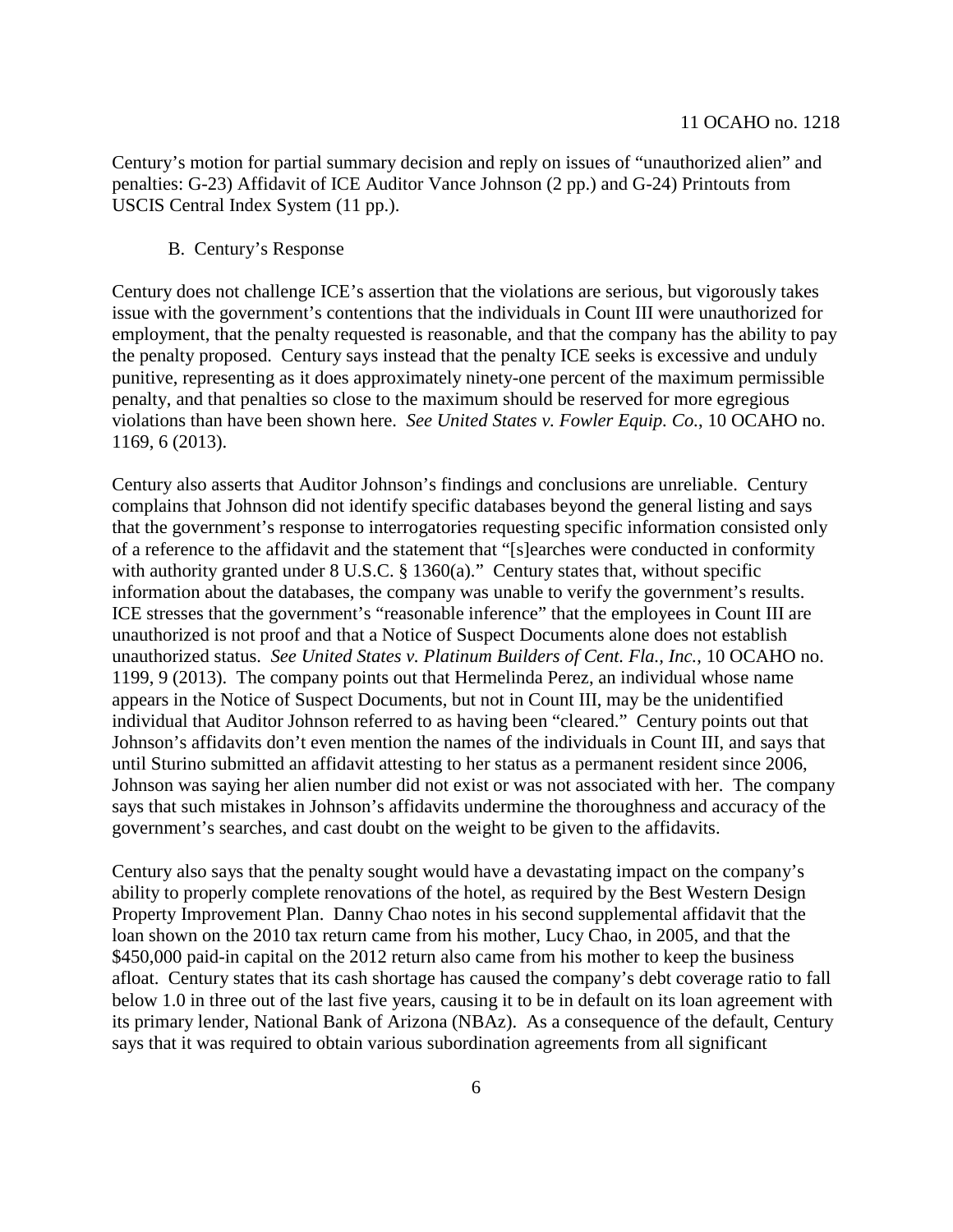company creditors, and agree not to incur any more debt until approved by NBAz. Century says that it could not go to an institutional lender to borrow the needed funds because of its agreement with NBAz.

Century says that the government erroneously puts a positive "spin" on the company's business prognosis, and that the company has in fact suffered financially over the past five years. Citing to its federal income tax returns and its internal financial statements for the tax years 2008 through 2012, the company says that its last "reasonably good business year" was in 2008. The company stresses that it is currently experiencing a severe cash shortage and says that it began renovating the property in 2012 using all of the \$80,000 net profit earned during 2011, but only made minimal progress on the renovations during 2013.

Century'sresponse to the government's motion was accompanied by exhibits:  $R-9$ <sup>5</sup> The government's Responses to First Set of Interrogatories (15 pp.); R-10) Notice of Suspect Documents, dated October 5, 2011 (3 pp.); R-11) Affidavit of Andrea Sturino, dated September 23, 2013, with accompanying copies of Sturino's Permanent Resident Card and Social Security card (5 pp.); R-12) Supplemental Affidavit of Danny Chao, dated September 23, 2013 (9 pp.); R-13) Century Hotels Corporation's Federal Income Tax Returns, 2008-2012 (145 pp.); R-14) Century Hotels Corporation Annual/Monthly Income, Expense and Cash Reserve Analysis; R-15) Emails between Gilda M. Terrazas and M. Steven Mattia, dated August 29, 2013 (4 pp.); R-16) Best Western Design Property Improvement Plan, CV-plus (20 pp.); and R-17) Schedule of values and costs for Best Western PIP (4 pp.). Century's surreply was accompanied by exhibit R-18) Danny Chao's second supplemental affidavit (2 pp.).

### C. Discussion and Analysis

It is undisputed that Century is a small business, that there are no indications of bad faith, and that the company has no history of previous violations. These are favorable factors for the company. While the parties here agree that the violations are serious, seriousness may be evaluated on a continuum because not all violations are equally serious. *United States v. Snack Attack Deli, Inc.*, 10 OCAHO no. 1137, 8 (2010) (citing *Carter*, 7 OCAHO no. 931 at 169). Errors in completing an I-9 are ordinarily viewed as less serious than the failure to prepare or present the form at all, and OCAHO case law firmly establishes that failure to prepare or present an I-9 is one of the most serious violations because it frustrates the national policy intended to ensure that unauthorized aliens are excluded from the workplace. *See United States v. Super 8 Motel*, 10 OCAHO no. 1191, 14 (2013).

The government's evidence respecting the unauthorized status of the individuals named in Count III is less than persuasive. Quite apart from the fact that both Andrea Sturino and Hermelinda

<span id="page-6-0"></span><sup>&</sup>lt;sup>5</sup> Exhibits R-1 through R-8 were presented with the company's own motion for partial summary decision.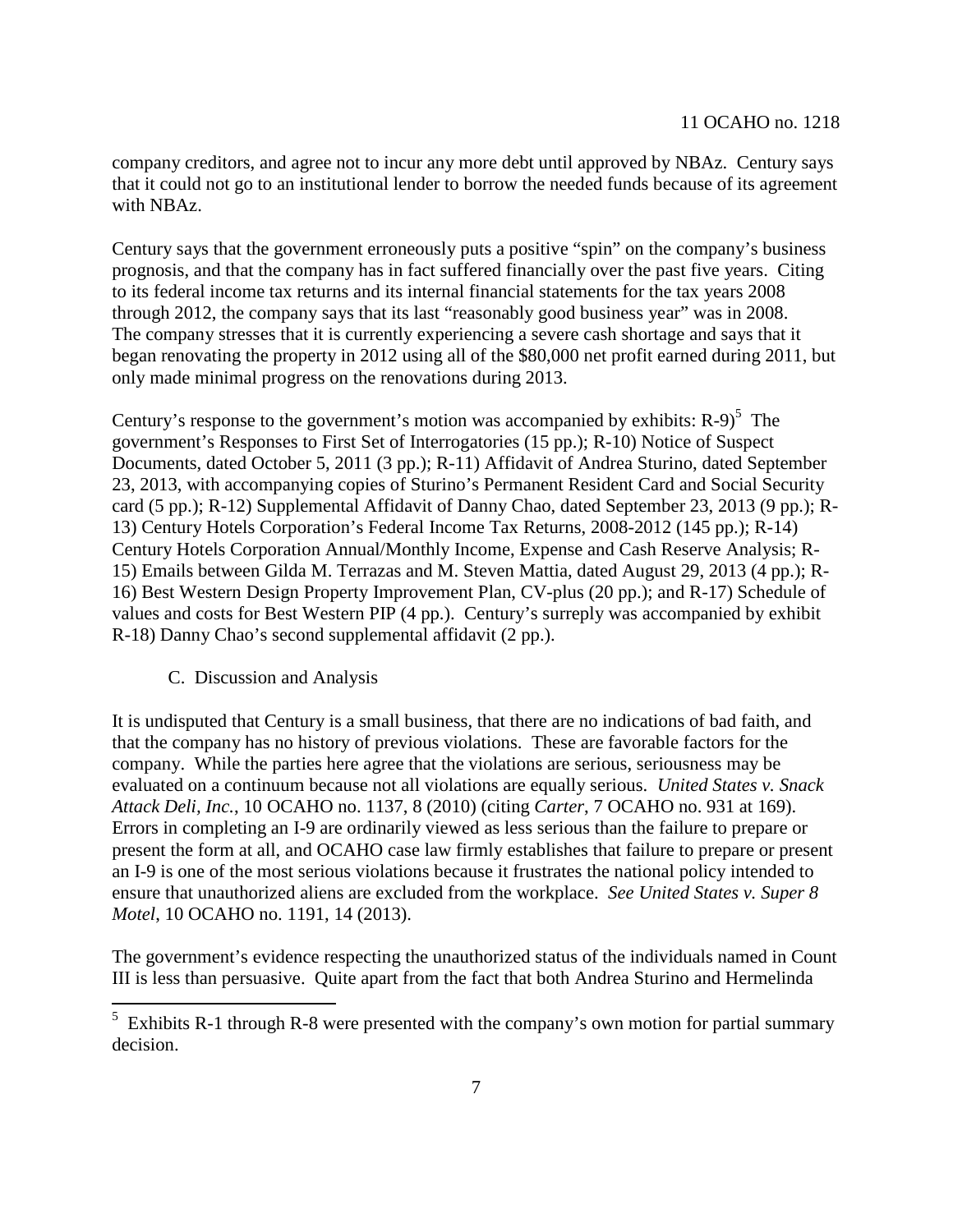Perez were evidently authorized, it is also notable that for two other employees, Lidia Chacon and Miriam Hernandez, the A numbers appearing on the individuals' I-9 forms differ by one digit from the numbers appearing in the government's printouts. The government's reply says that the employees' alien registration numbers were checked against the Department of Homeland Security Central Index System (CIS) database, and that the printouts in exhibit G-24 reflect the results. The A number in section 1 of Chacon's I-9 shows the last four digits as 2305, but the number searched in the CIS database for her appears to have been transposed because the last four digits in the printout are shown as 3052. The I-9 for Miriam Hernandez shows the last four digits of Hernandez's A number as 1554, but the number that was searched for her in the database also appears to have been incorrectly entered because the last four digits are shown in the printout as 1584. The numbers actually searched in the CIS database, as shown in printouts that comprise exhibit G-24, thus do not appear to correspond to the numbers shown on the employees' I-9s. The CIS printouts do not inspire confidence and fail to carry the burden of showing that the individuals named in Count III were unauthorized for employment.

While factual allegations made in a brief or a memorandum are not evidence and need not be credited as such, *United States v. Hotel Martha Washington*, *Corp.*, 6 OCAHO no. 846, 215, 225 n.5 (1996), I am obligated for purposes of considering the instant motion to accept as true any unrebutted facts established by documentary evidence or affidavit. *Santiglia v. Sun Microsystems, Inc.*, 9 OCAHO no. 1110, 3 (2004). Thus I am not at liberty to simply disbelieve the factual allegations in Danny Chao's affidavits describing the company's financial position and obligations. I am, in fact, required to draw reasonable inferences in favor of the nonmoving party. While the parties' reply and surreply are in large part devoted, moreover, to debating whether Century has the ability to pay the fine that the government requested, the more salient question to be asked is whether the penalty sought is reasonable to begin with. *See United States v. New Star at Niagara Fall, Inc.*, 10 OCAHO no. 1192, 4-5 (2013) (observing that the question is not whether a respondent can pay whatever the government asks for, it is whether an appropriate penalty has been assessed in the first instance, considering the record as a whole and the statutory factors in particular).

The penalties sought here amount to ninety-one percent of the maximum permissible. Our case law suggests that penalties close to the maximum should be reserved for the most egregious violations, *see Fowler Equip.*, 10 OCAHO no. 1169 at 6, and ought not to be imposed for everyday garden-variety violations. OCAHO case law has often observed that proportionality is the key to assessing penalties. *See, e.g.*, *United States v. Monadnock Mountain Spring Water*, *Inc.*, 10 OCAHO no.1193, 4 (2013) (explaining that penalties near the maximum are typically reserved for the most egregious violations); *United States v. A&J Kyoto Japanese Rest.*, 10 OCAHO no. 1186, 8 (2013) (rejecting proposed penalty as out of proportion to the nature of the business and the degree of culpability). There needs to be some rational relationship between the magnitude of an offense and the penalty to be assessed. *See United States v. New Sun Transit, Inc*., 10 OCAHO no. 1194, 3-4 (2013) (in determining a penalty, one guideline is the relationship between the fine and the nature of the offense). A penalty should be sufficiently meaningful to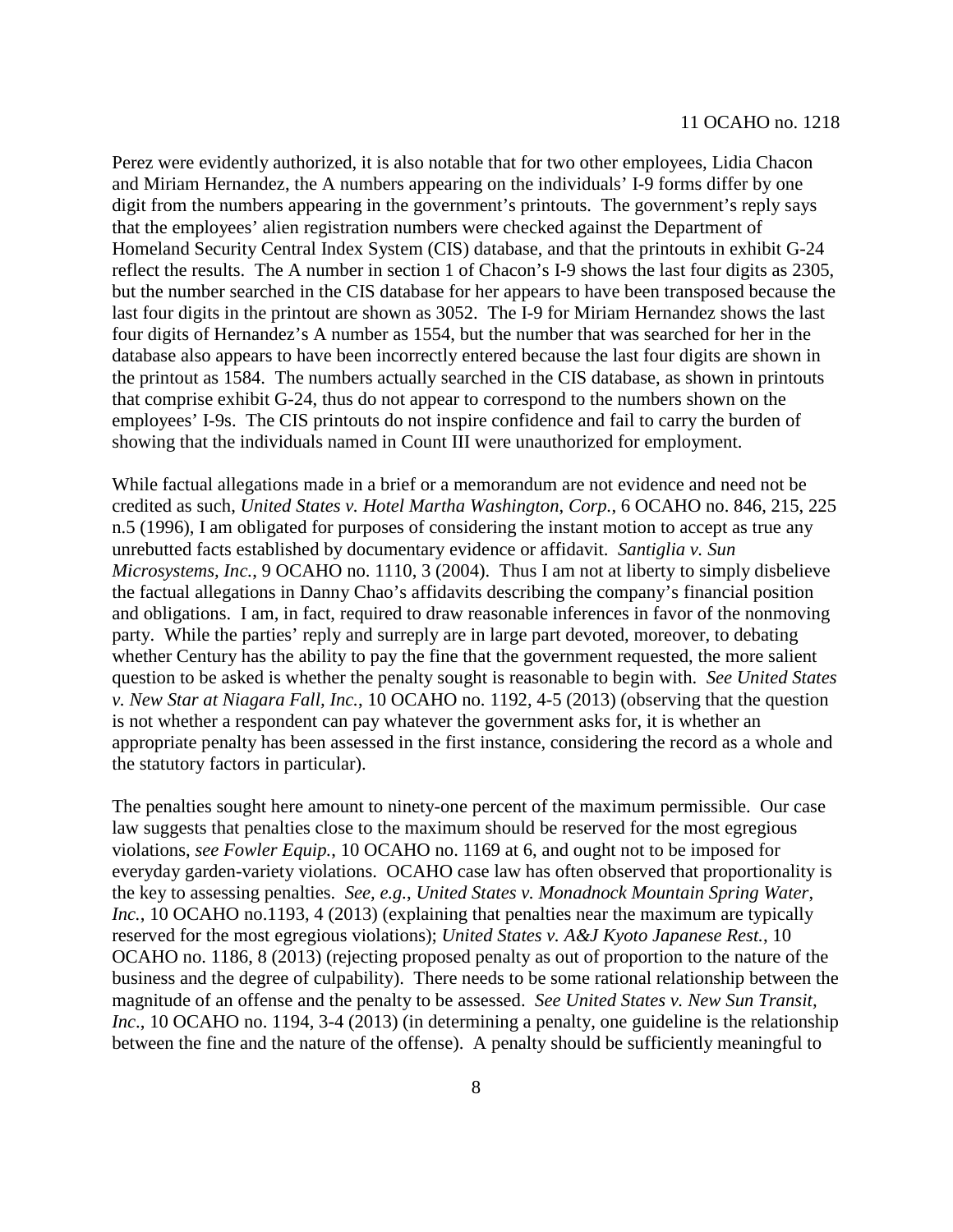accomplish the purpose of deterring future violations, *United States v. Jonel, Inc.*, 8 OCAHO no. 1008, 175, 201 (1998), without being "unduly punitive" in light of the respondent's resources, *United States v. Minaco Fashions*, *Inc.*, 3 OCAHO no. 587, 1900, 1909 (1993). Quite apart from the question of whether or not Century can pay it, the penalty requested is excessive in light of these standards.

The deterrent effect to be achieved here appears to be minimal inasmuch as management of the hotel has been turned over to a professional management company. *Cf. United States v. Red Coach Rest., Inc.*, 10 OCAHO no. 1195, 4-5 (2013) (reducing the penalty to the low end of the mid-range where respondent had difficulty accessing cash, and operation was in the hands of another company), *aff'd by CAHO*, 10 OCAHO no. 1200 (2013). Century's cash shortage is interfering with the company's ability to cover its operating expenses, including maintenance and upkeep, and I credit that the company's cash-poor status will present difficulties in paying a penalty. Considering the record as a whole and the statutory factors in particular, the penalties in this case will be assessed at the rate of \$500 each for the nineteen violations remaining in Count IV, totaling \$9500, and \$400 each for the forty paperwork violations in Counts I, II, and III, totaling \$16,000. The total penalty is \$25,500. The parties are encouraged to enter a payment schedule.

## V. FINDINGS OF FACT AND CONCLUSIONS OF LAW

### A. Findings of Fact

1. Century Hotels Corporation, d.b.a. Scottsdale Thunderbird Suites is a hotel located in Scottsdale, Arizona.

2. Danny Chao is the owner and president of Century Hotels Corporation, d.b.a. Scottsdale Thunderbird Suites, a subchapter S corporation.

3. The Department of Homeland Security, Immigration and Customs Enforcement served Century Hotels Corporation, d.b.a. Scottsdale Thunderbird Suites with a Notice of Inspection (NOI) and administrative subpoena on September 6, 2011.

4. The Department of Homeland Security, Immigration and Customs Enforcement served Century Hotels Corporation, d.b.a. Scottsdale Thunderbird Suites with a Notice of Suspect Documents on October 17, 2011.

5. The Department of Homeland Security, Immigration and Customs Enforcement served Century Hotels Corporation, d.b.a. Scottsdale Thunderbird Suites with a Notice of Intent to Fine on June 27, 2012.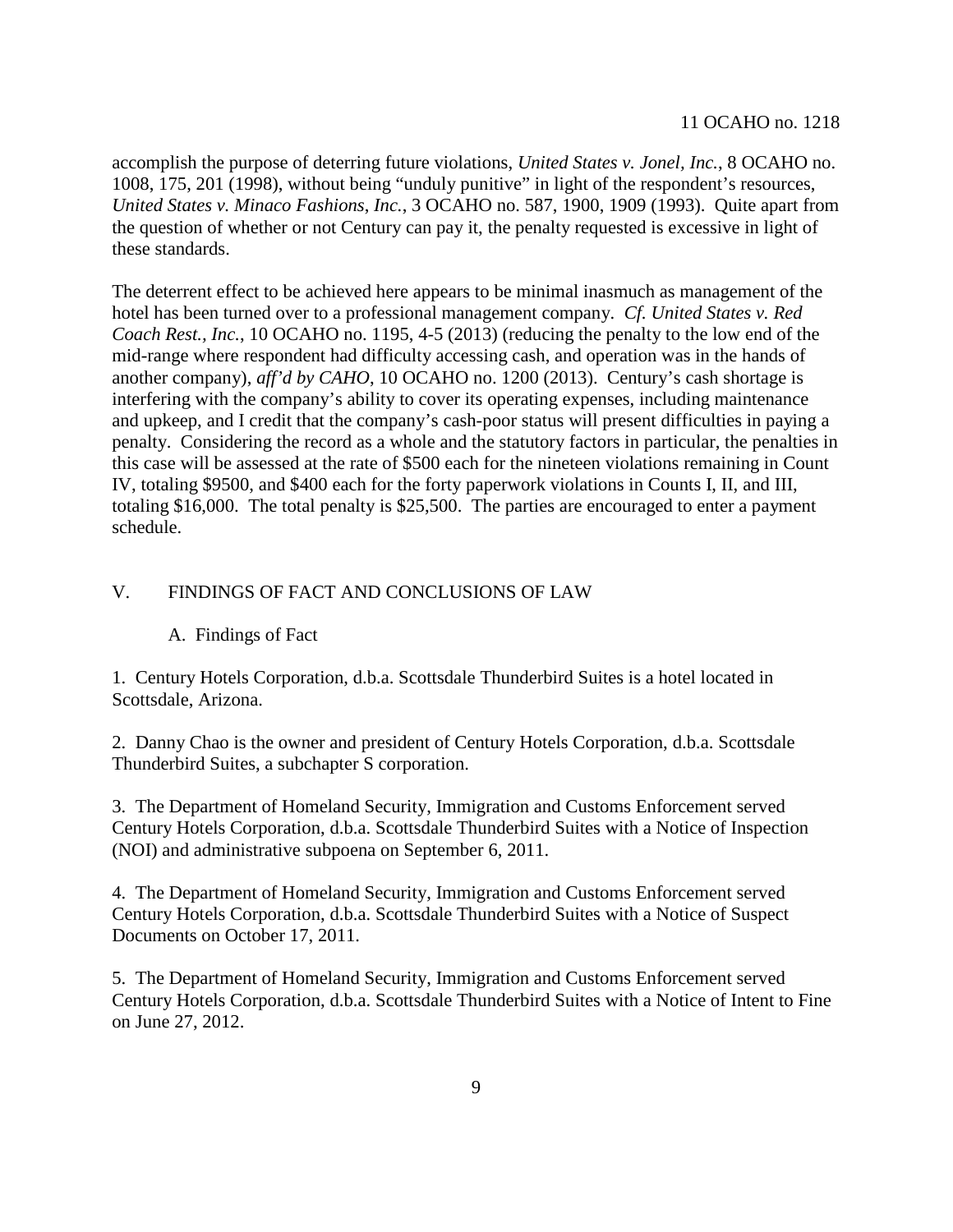6. Century Hotels Corporation, d.b.a. Scottsdale Thunderbird Suites made a request for hearing on July 25, 2012.

7. The Department of Homeland Security, Immigration and Customs Enforcement filed a complaint with the Office of the Chief Administrative Hearing Officer on October 17, 2012.

8. Century Hotels Corporation, d.b.a. Scottsdale Thunderbird Suites admitted that it failed to ensure that Aurelia Guevera properly completed section 1 of Form I-9, and/or that Century itself failed to properly complete section 2 or 3 of her form.

9. Century Hotels Corporation, d.b.a. Scottsdale Thunderbird Suites admitted that it failed to ensure that Maricruz Alvarado, Juan Antunez, Katherine Bartholomew, Michael Chiccarello, Jason Collins, Kyle Cordasco, Madelyn Crow, Araceli Cruz, Jenifer Escalante, Lucia Flores, Mindy Gonzales, Kelly Grande, Brenda Fuentes Sazveta Guadalupe, James Hughes, Lauren Krizan, Steven LaChance, Mellors Miranda, Brenda Mogler, Beatriz Montes Ortega, Mirna Morales, Scott Neff, Ted Ortega, Tomasa Parra, Nancy Richmond, Alia Sawalqah, Kacey Walker, Virginia Walton, and Samantha Whitright, named in Count II of the complaint, properly completed section 1 of Form I-9 and/or that Century itself failed to properly complete section 2 or 3 of their forms.

10. Century Hotels Corporation, d.b.a. Scottsdale Thunderbird Suites admitted that it failed to ensure that Carmen Alejo, Sugey Alejo, Gina Barragan, Lidia Chacon, Miriam Hernandez, Rosa Hernandez, Claudia Miranda, Teresita Sanchez Leon, Rosa Saucedo Nararro, Lucia Segondo, and Andrea Sturino, named in Count III of the complaint, properly completed section 1 of Form I-9 and/or that Century itself failed to properly complete section 2 or 3 of their forms.

11. Century Hotels Corporation, d.b.a. Scottsdale Thunderbird Suites admitted that it failed to prepare and/or present upon request I-9 forms for Isabel Alcaraz, Irma Cardona, Maria Contreras, Rebecca Garcia, Alejandra Gonzalez, Marcus Housewright, Bernadette Lira, Maria Lopez, Gerrado Luna, Maria Martinez, Georgia Meyer, Analili Modesto, Juan Morales, Natalya Munro, Guadalupa Nieto, Ryan Rucker, Chavella Sambrano, Ashley Wanta Grimes, and Anna Wolfe, named in Count IV.

12. Century Hotels Corporation, d.b.a. Scottsdale Thunderbird Suites' cash reserves have steadily declined since 2008, and the company has had difficulty accessing cash to maintain and improve its facilities.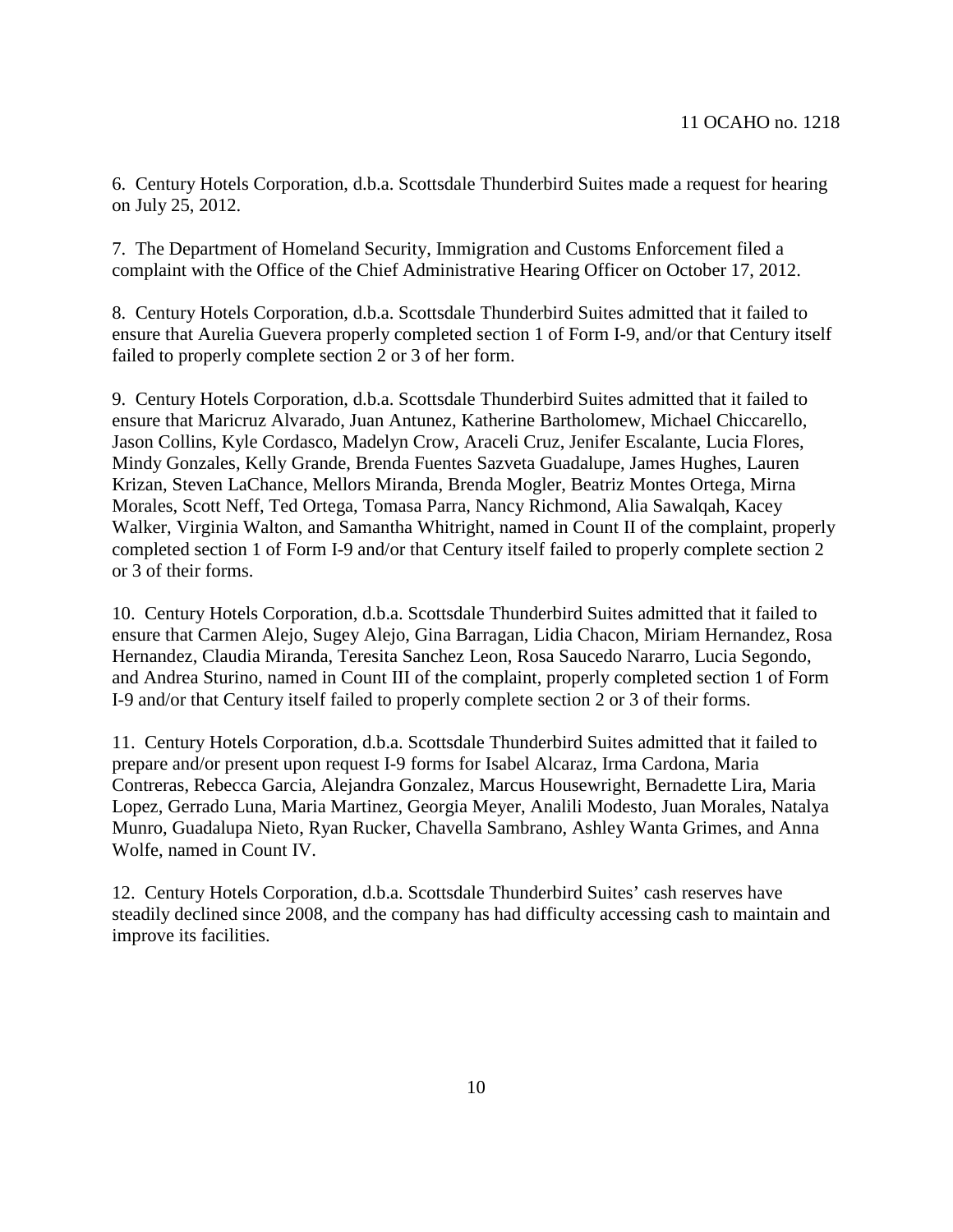#### 11 OCAHO no. 1218

### B. Conclusions of Law

1. Century Hotels Corporation, d.b.a. Scottsdale Thunderbird Suites is an entity within the meaning of 8 U.S.C. § 1324a(a)(1) (2012).

2. Century Hotels Corporation, d.b.a. Scottsdale Thunderbird Suites filed a timely request for hearing.

3. All conditions precedent to the institution of this proceeding have been satisfied.

4. Century Hotels Corporation, d.b.a. Scottsdale Thunderbird Suites is liable for fifty-nine violations of 8 U.S.C. § 1324a(a)(1)(B).

5. The government has the burden of proof with respect to the penalty, *United States v. March Construction*, *Inc.*, 10 OCAHO no. 1158, 4 (2012), and must prove the existence of any aggravating factor by a preponderance of the evidence, *United States v. Carter*, 7 OCAHO no. 931, 121, 159 (1997).

6. In assessing an appropriate penalty, the following factors must be considered: 1) the size of the employer's business, 2) the employer's good faith, 3) the seriousness of the violations, 4) whether or not the individual was an unauthorized alien, and 5) the employer's history of previous violations. 8 U.S.C. § 1324a(e)(5).

7. 8 U.S.C. § 1324a(e)(5) neither requires that equal weight be given to each statutory factor, nor rules out consideration of additional factors, such as a company's ability to pay the proposed penalty. *See United States v. Hernandez*, 8 OCAHO no. 1043, 660, 664 (2000).

8. A party seeking consideration of a nonstatutory factor, such as ability to pay the penalty, bears the burden of showing that the factor should be considered as a matter of equity and that the facts support a favorable exercise of discretion*. Cf. United States v. M & D Masonry, Inc.*, 10 OCAHO no. 1211, 11 (2014).

9. A penalty should be sufficiently meaningful to accomplish the purpose of deterring future violations, *United States v. Jonel, Inc.*, 8 OCAHO no. 1008, 175, 201 (1998), without being "unduly punitive" in light of the respondent's resources, *United States v. Minaco Fashions*, *Inc.*, 3 OCAHO no. 587, 1900, 1909 (1993).

10. Penalties close to the maximum should be reserved for the most egregious violations. *See United States v. Fowler Equip. Co.*, 10 OCAHO no. 1169, 6 (2013).